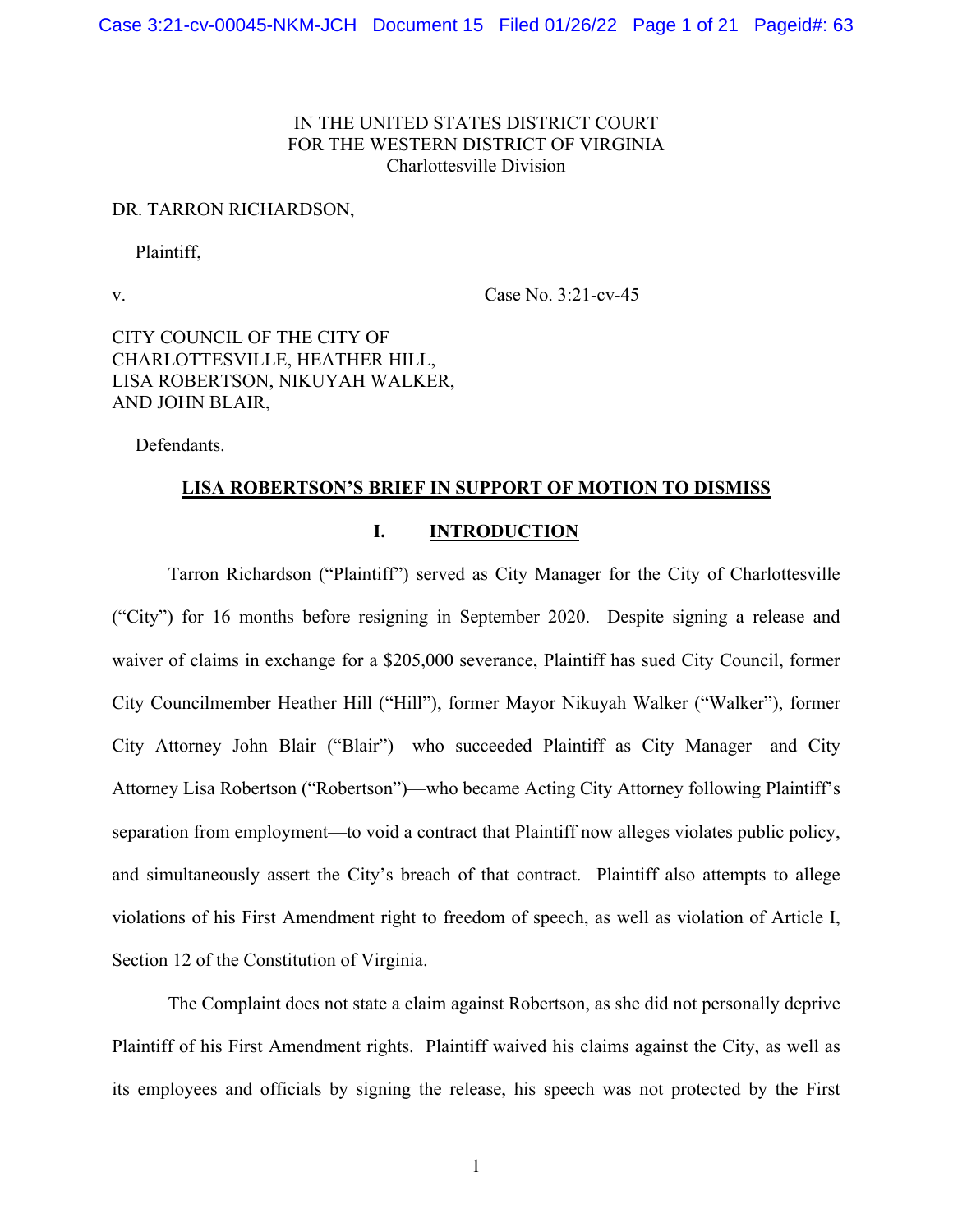Amendment, he released his claims, and Robertson is entitled to qualified immunity. Additionally, there is no private right of action for Plaintiff under Article I, Section 12 of the Constitution of Virginia, and Robertson was not a party to the contract Plaintiff seeks to void or which was allegedly breached. The Complaint against Robertson must be dismissed with prejudice.

## **II. ALLEGATIONS1**

Plaintiff served as City Manager for the City from May 13, 2019 through September 2020. (ECF Doc. 3, at ¶ 4.) Blair was the City Attorney during that time period. (*Id.* at ¶ 9.) After determining that the relationship between Plaintiff and the City was no longer beneficial, Plaintiff and the City entered into an Amendment to his Employment Agreement on September 11, 2020, which indicated that Plaintiff's last day of employment with the City would be September 30, 2020. (Amendment to the Charlottesville City Manager Employment Agreement, attached as Ex. A (hereinafter "Amendment").) The Amendment provided that "the Parties agree that the interests of the Council and [Plaintiff] would best be met by a mutual dissolution of [Plaintiff's] employment relationship with the City of Charlottesville." (*Id.*)

Plaintiff and the City also entered into an Agreement to Release of Claims on September 11, 2020. (Agreement to Release of Claims, filed under seal as Ex. B (hereinafter "Release").) The Release not only released all claims Plaintiff had against the City and its employees arising out of his employment with the City, but also contained a mutual non-disparagement provision:

[Plaintiff] and City agree, subject to any obligations [Plaintiff] may have under applicable law, that neither party will make or cause to be made any statements or take any actions that disparage or in any way damage the reputation of the City or any of its agents, officers, or employees, or of [Plaintiff]. In this regard the City shall include all members of City Council, the City Manager, the City Attorney

<sup>&</sup>lt;sup>1</sup> Robertson will only outline those allegations in the Complaint that are pertinent to her and the present Motion to Dismiss.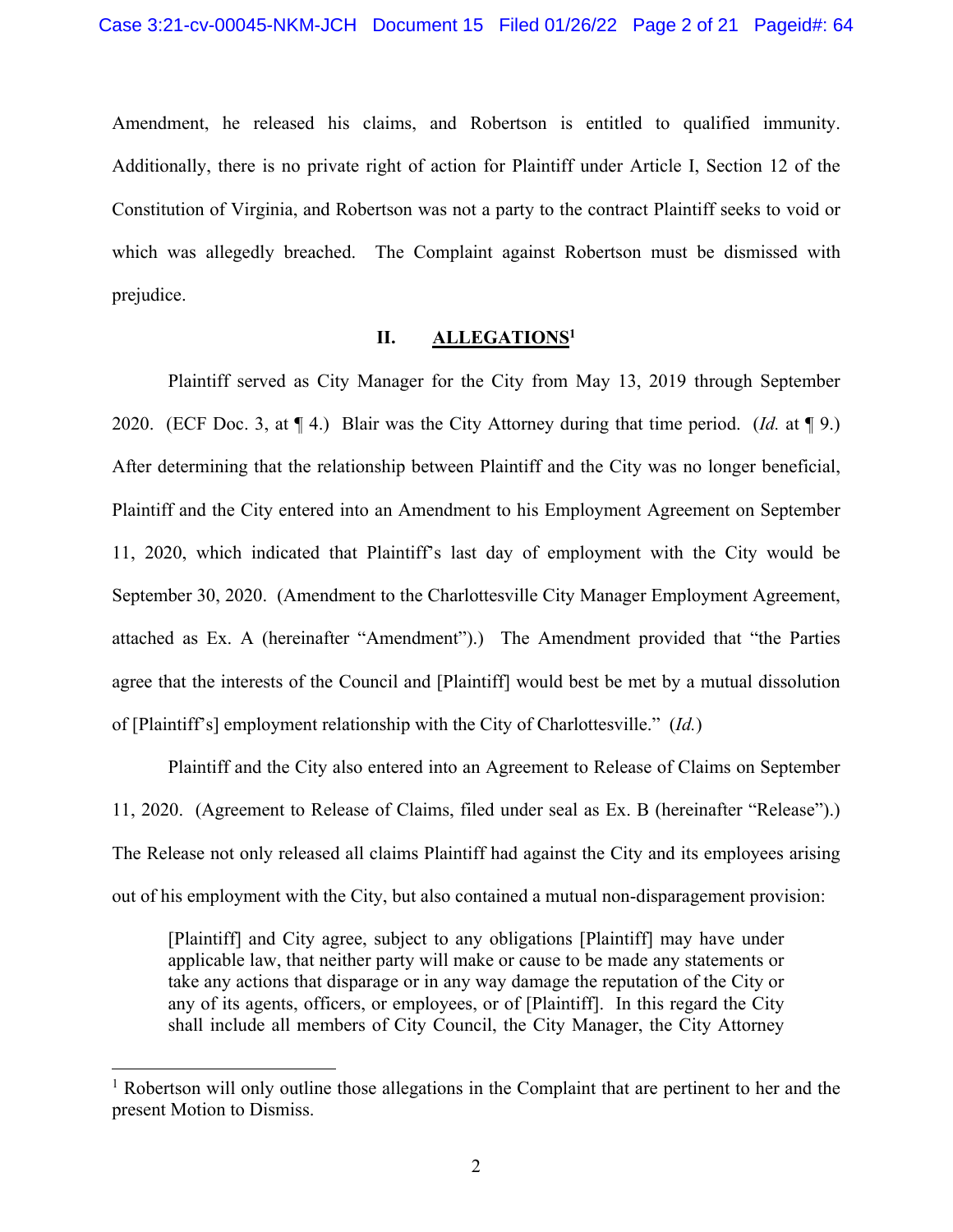and other City employees who are involved with this settlement. In the event such a prohibited communication is made to anyone, including but not limited to the media, public interest groups and publishing companies, it will be considered a material breach of the terms of this Agreement. [Plaintiff] and the City agree that they will release a joint statement on September 11, 2020 and that [Plaintiff] and the Mayor of the City of Charlottesville will have a press conference on September 11, 2020. [Plaintiff] and the City agree that the September 11, 2020 communications will not be a breach or violation of this Mutual Nondisparagement clause.

(*Id.*) Plaintiff received \$205,000 in severance pay. (ECF Doc. 3, at \mum 23.)

 On September 21, 2020, Plaintiff spoke during the "City Manager Response to Community Matters (From Previous Meeting)" portion of the City Council meeting. (Video of Sept. 21, 2020 meeting at 30:37, available at https://charlottesvilleva.civicclerk.com/Web/Player.aspx?id=5&key=-1&mod=-1&mk=-  $1\&nov=0$  (last accessed Jan. 25, 2022), attached as Ex. C.) While Plaintiff alleges that he spoke

about "racial issues raised by Charlottesville residents and other matters of public concern," (ECF Doc. 3, at ¶ 24), he actually spoke about the SAFER (Staffing for Adequate Fire and Emergency Response) Grant received by the City for funding firefighter positions, past news articles that portrayed him in a negative light, and his budgeting practices and outcomes. (*See*  Ex. C.)

On or about September 22, 2020, C-VILLE-WEEKLY published an article regarding Plaintiff as outgoing City Manager. (ECF Doc. 3, at ¶¶ 26-28; Ben Hitchcock, *On the record: Departing City Manager Tarron Richardson reflects on his tumultuous tenure*, C-VILLE-WEEKLY (dated Sept. 24, 2020), *available at* https://www.c-ville.com/on-the-record-departingcity-manager-tarron-richardson-reflects-on-tumultuous-tenure (last accessed Jan. 25, 2022), attached as Ex. D.) While Plaintiff alleges in the Complaint that the article "discussed his belief that 'race played a factor' when it comes to expectations from others at the outset of his tenure,"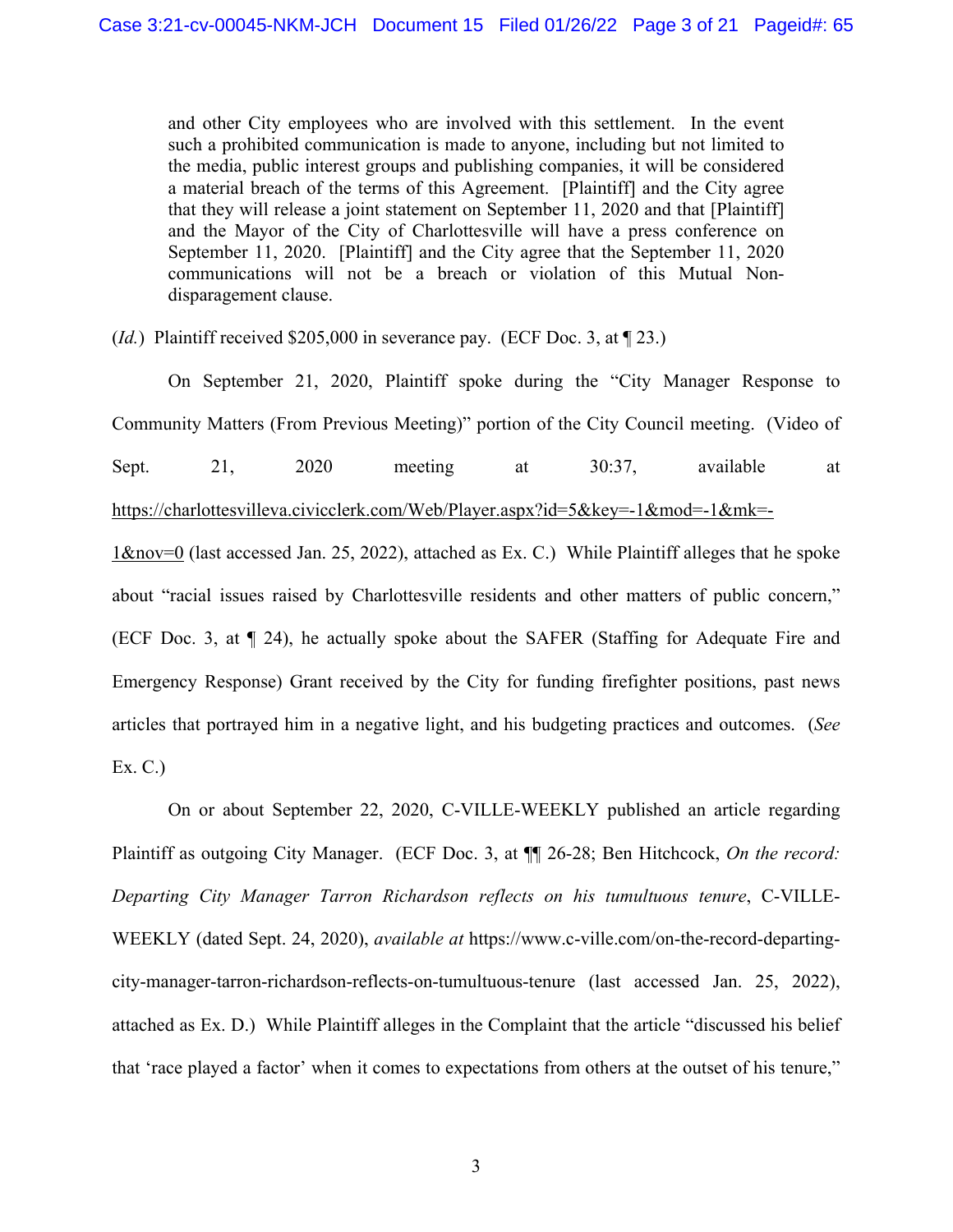(ECF Doc. 3, at ¶ 27), the article actually stated that Plaintiff "implies that his race has played a factor" with respect—not to the City government—but as to The Daily Progress's reporting on his tenure, (Ex. D).

[Plaintiff] has some choice words for Stout: "He doesn't report the entire story. He reports bits and pieces of it. And for the most part it always portrayed me in a negative light, no matter what I did. All the positive things I've done have never been reported."

When asked why he thinks that is, [Plaintiff] implies that his race has played a factor.

"If you look at a history of The Daily Progress, has it always shown people of color in a positive light? [Plaintiff] asks.

(*Id.*)

 Plaintiff alleges that after the C-VILLE-WEEKLY article was published, the City "terminated [him] from office, effective immediately" and that "Blair informed [him] that he was being relieved of his responsibilities as City Manager and . . . that he was prohibited from returning to his office as City Manager." (ECF Doc. 3, at ¶¶ 30-31.)

 According to Plaintiff, on January 12, 2021, he informed Robertson—then Acting City attorney—"that he intended to publish an op-ed to 'address the conduct and leadership failure of the City Council and Mayor Walker by name.'" (*Id.* at ¶ 54.) He alleges that he "informed Robertson that he would discuss the City's race problem" and provided an excerpt of his proposed op-ed for her review. (*Id.* at ¶ 55.) According to Plaintiff, "he specifically asked Robertson to provide a 'written response' so that he could 'understand the City's position concerning his op-ed' and the impact it would have on 'the non-disparagement provision' and his 'severance payment.'" (*Id.* at ¶ 56.) Plaintiff then alleges that "Robertson's response made clear that the City would take legal action against [him] if he dared to publish the proposed op-ed 'at his own risk." (*Id.* at ¶ 57.) Again, Plaintiff has taken liberties with the facts.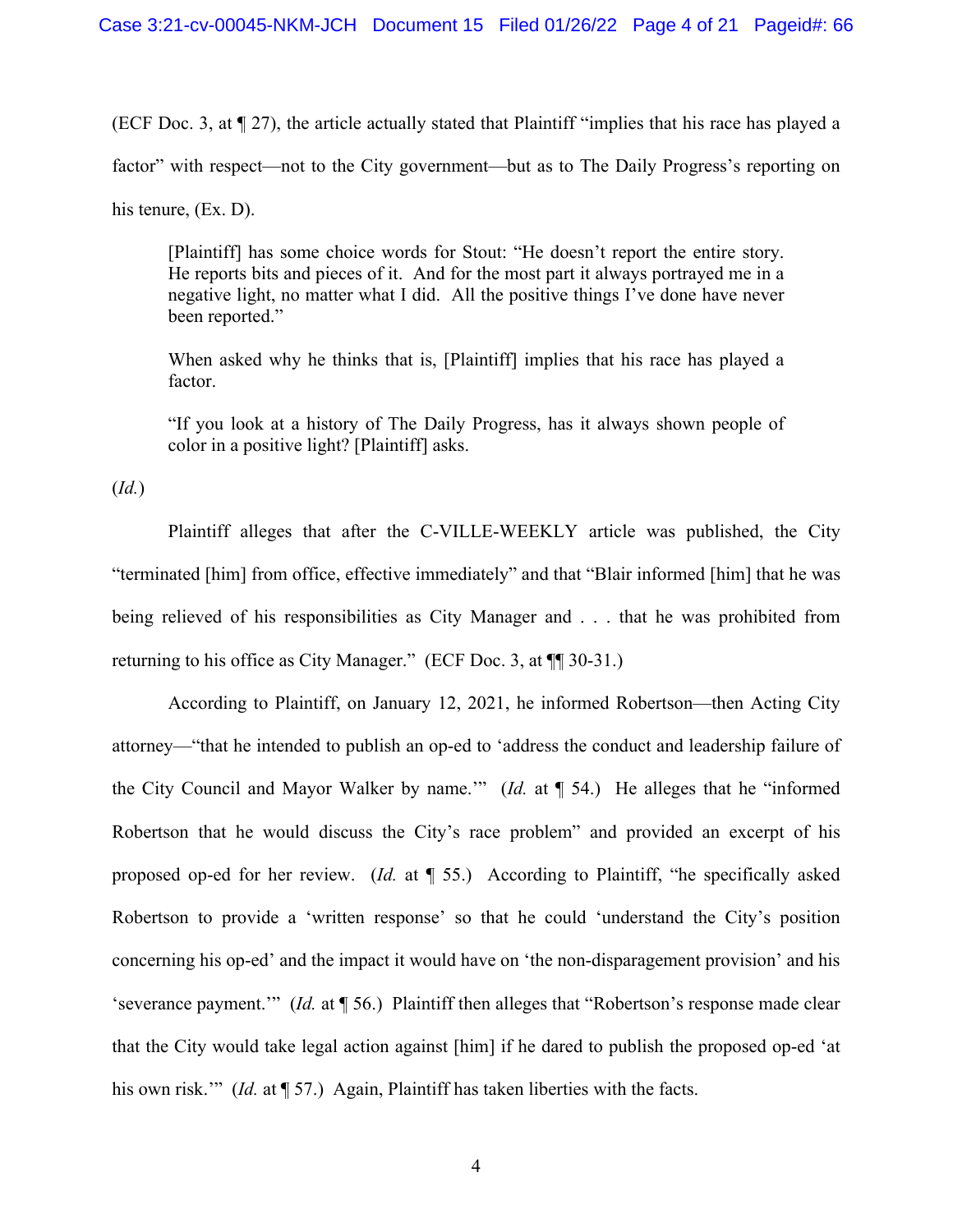On February 9, 2021, Robertson received a letter from Daniel Watkins ("Watkins"), then counsel for Plaintiff, that was dated January 15, 2021, addressed to Robertson in her official capacity. That correspondence made no mention of an op-ed. (Letter from D. Watkins to L. Robertson (dated Jan. 15, 2021), attached as Ex. E.) On February 11, 2021, Robertson responded by telling Watkins: "If your client fails to uphold his own non-disparagement and confidentiality obligations under the agreement, he does so at his own risk." (Letter from L. Robertson to D. Watkins (dated Feb. 11, 2021), attached as Ex. F.) Robertson specifically invited Watkins to articulate whether or not he was attempting to seek a mutual release of the non-disparagement provision. (*Id.*)

On February 12, 2021, Watkins again wrote Robertson and referenced an op-ed that Plaintiff had authored that would "address the conduct and leadership failure of the City Council and Mayor Walker by name." (Letter from D. Watkins to L. Robertson (dated Feb. 12, 2021), attached as Ex. G.) That letter provided an excerpt of the proposed op-ed—which is referenced in the Complaint. (*Compare id. with* ECF Doc. 3, at ¶ 55.) Additionally, the letter requested a "written response . . . so that [Plaintiff] can understand the City's position concerning his op-ed and its relationship with the non-disparagement provision of the parties' Agreement and the related severance payment." (Ex. G.)

Robertson responded on February 16, 2021 by email, stating only that she could "simply reiterate the City's position sent to you on February 11, 2021: If your client fails to uphold his own non-disparagement and confidentiality obligations under the agreement, he does so at his own risk." (Email from L. Robertson to D. Watkins (dated Feb. 16, 2021), attached as Ex. H.) The same day, Watkins indicated that he "presume[d] that [Plaintiff] will forgo the opportunity to submit an OpEd to avoid the 'risk' of adverse action from the City as referenced in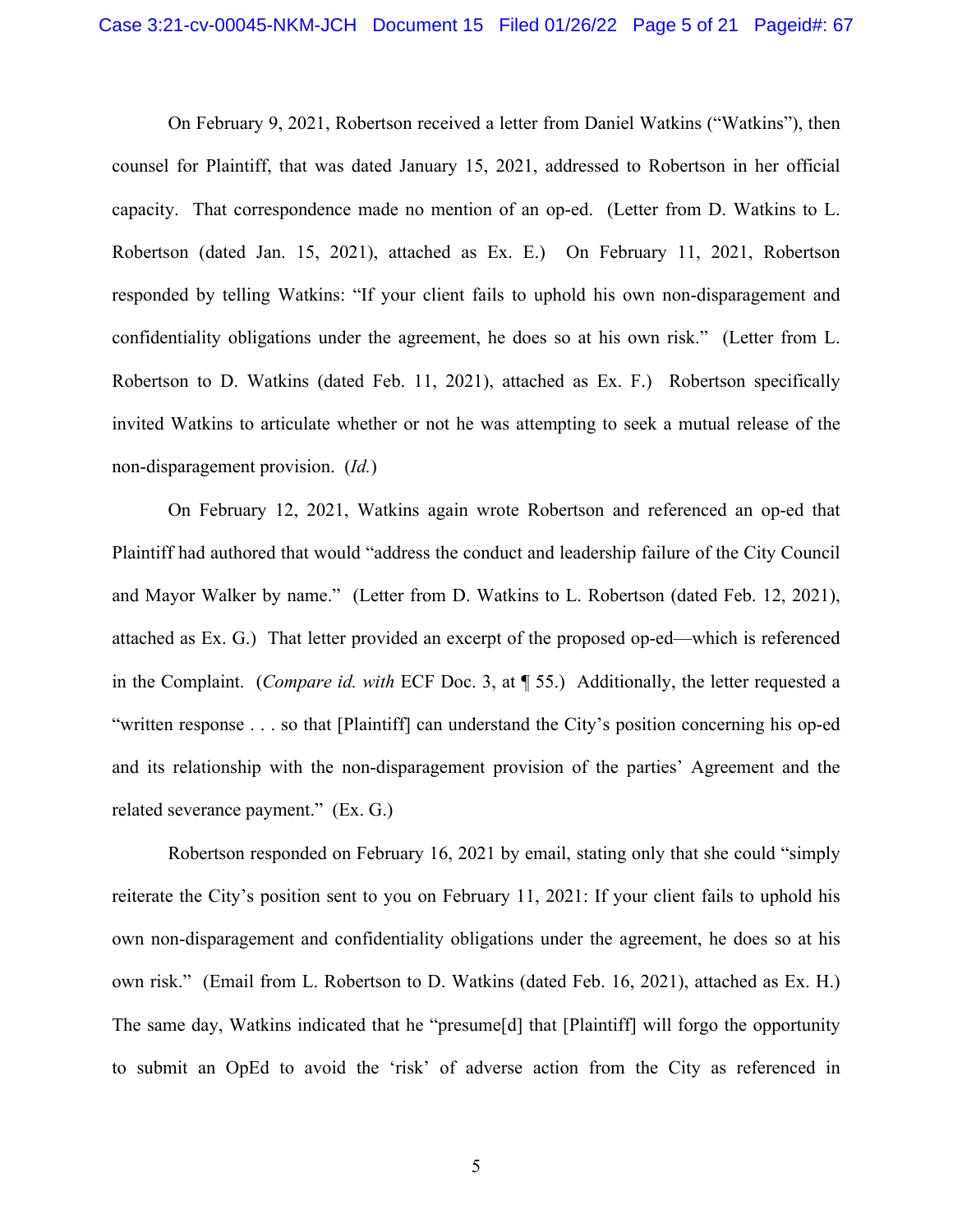[Robertson's] last email." (Email from D. Watkins to L. Robertson (dated Feb. 16, 2021), attached as Ex. I.) It was not until February 19, 2021, that Robertson requested that Plaintiff "preserve all information, records and evidence relating to his agreement with the City for release of claims . . ."—a request that had been mutually made between Watkins and Robertson earlier in their correspondence. (Email from L. Robertson to D. Watkins (dated Feb. 19, 2021), attached as Ex. J.)

 Plaintiff filed suit on November 18, 2021. (ECF Doc. 1.) He then filed an Original Corrected Complaint and Demand for Jury Trial on December 15, 2021. (ECF Doc. 3.) On January 5, 2022, Robertson was served as City Attorney with a summons directed at the City, as well as a copy of the Complaint. Out of an abundance of caution, because she is also named as a defendant in the lawsuit, Robertson elected to timely file these responsive pleadings as if she had been personally served on January 5, 2022.

#### **III. ARGUMENT**

#### **A. Standard of Review.**

The purpose of a motion to dismiss under Federal Rule of Civil Procedure 12(b)(6) is "to test the legal sufficiency of the complaint." *Randall v. U.S.,* 30 F.3d 518, 523 (4th Cir. 1994). "To survive a motion to dismiss, a complaint must contain sufficient factual matter, accepted as true, to 'state a claim to relief that is plausible on its face.'" *Ashcroft v. Iqbal,* 556 U.S. 662, 678 (2009) (quoting *Bell Atl. Corp. v. Twombly,* 550 U.S. 544, 570 (2007)). A claim is "plausible" when the plaintiff pleads facts sufficient to allow the court to draw the reasonable inference that the defendant is liable for the alleged misconduct. *Twombly,* 550 U.S. at 556. A court should grant a motion to dismiss, however, where the allegations are nothing more than legal conclusions, or where the allegations permit a court to infer no more than a possibility of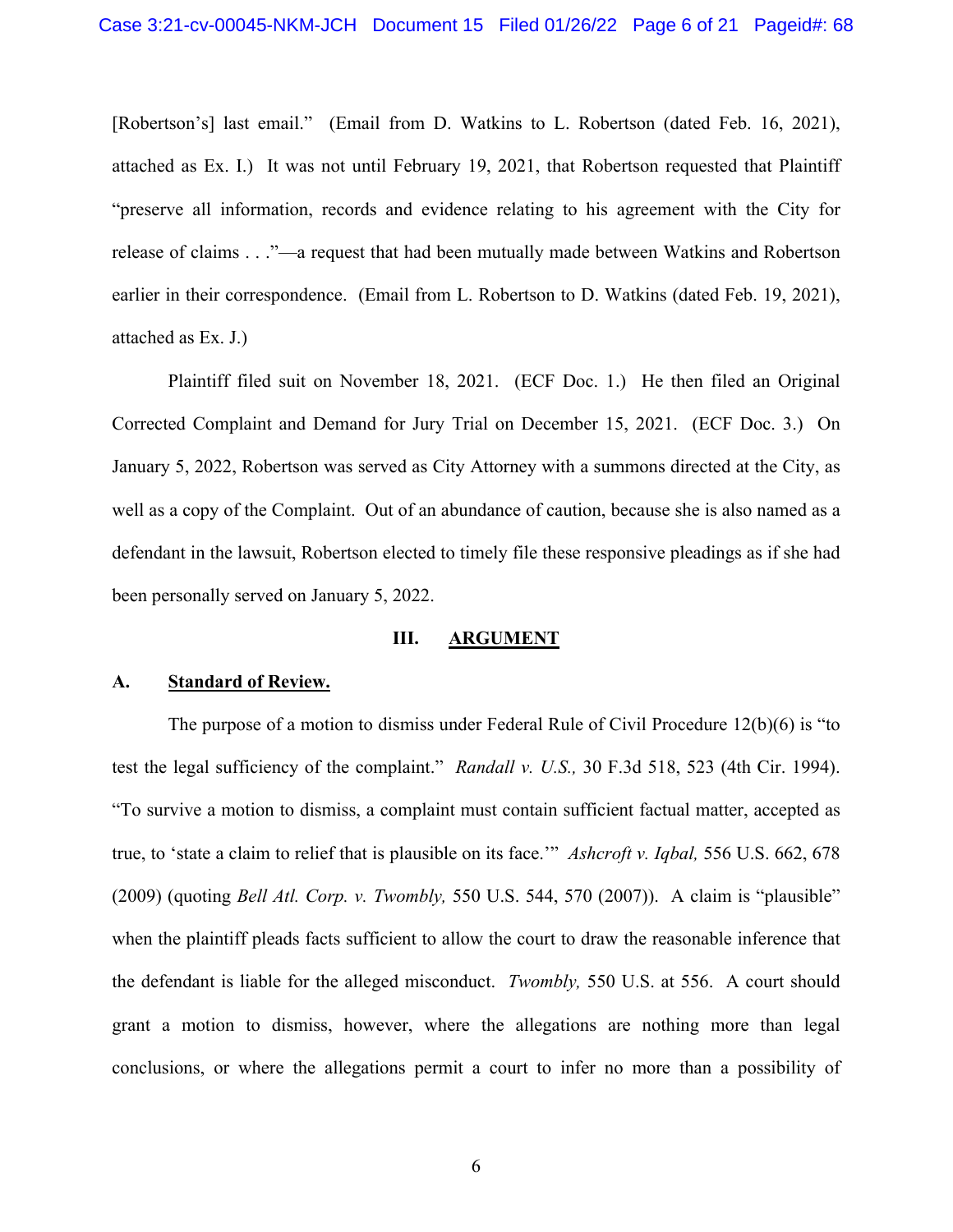misconduct. *See Iqbal,* 556 U.S. at 678–79. The plausibility standard is not akin to a "probability requirement," but it asks for more than a sheer possibility that a defendant has acted unlawfully. *Id.* Where a complaint pleads facts that are "merely consistent with" a defendant's liability, it "stops short of the line between possibility and plausibility of 'entitlement to relief." *See id.* at 678.

The Court need not accept legal conclusions that are presented as factual allegations, *Twombly*, 550 U.S. at 555, or "unwarranted inferences, unreasonable conclusions, or arguments." *Eastern Shore Markets, Inc. v. J.D. Assocs. Ltd. P'ship,* 213 F.3d 175, 180 (4th Cir. 2000). "[L]abels and conclusions or a formulaic recitation of the elements of a cause of action will not do. Nor does a complaint suffice if it tenders naked assertions devoid of further factual enhancement." *Iqbal,* 556 U.S. at 678 (quoting *Twombly,* 550 U.S. at 557); *see also, Tobey v. Jones,* 706 F.3d 379 at 387–88 (4th Cir. 2013).

The law is clear that "in reviewing a Rule 12(b)(6) dismissal, [courts] are not confined to the four corners of the complaint." *United States ex rel. Oberg v. Pennsylvania Higher Educ. Assistance Agency,* 745 F.3d 131, 136 (4th Cir. 2014). Indeed, "[Courts] may also consider [materials] incorporated into the complaint by reference . . . so long as they are integral to the complaint and authentic." *Id.* 

This Court may consider Robertson's exhibits on her motion to dismiss without converting this motion to a motion for summary judgment.<sup>2</sup> Pursuant to Rule 10(c) of the Federal Rules of Civil Procedure, the court may refer to documents attached to the Complaint or documents attached to the motion to dismiss that are integral to the complaint and incorporated by reference into the complaint. The Court may also take judicial notice of matters of public

<sup>&</sup>lt;sup>2</sup> Robertson expressly states she does not intend for this motion to be construed as a motion for summary judgment.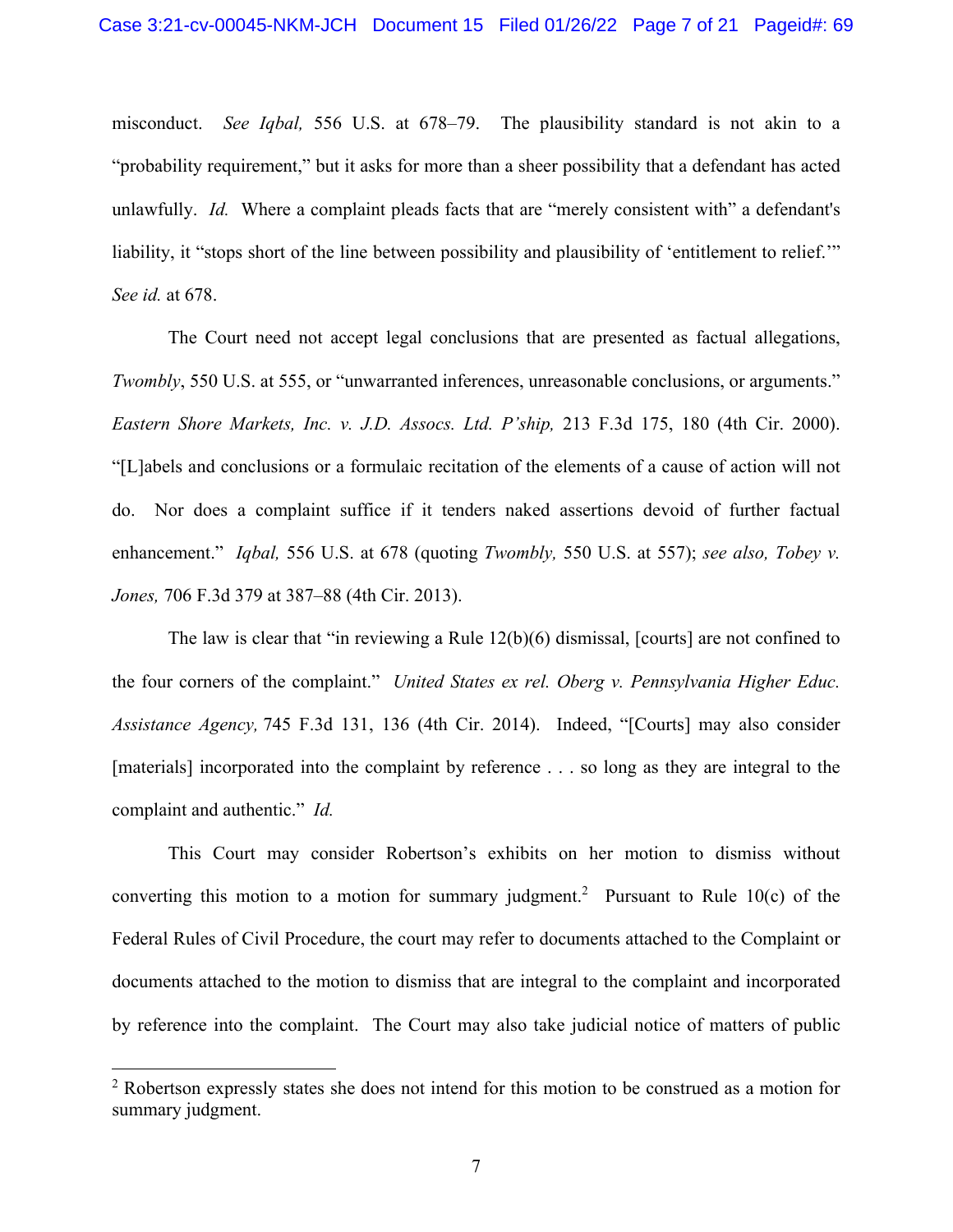record. *Philips v. Pitt County Mem. Hosp.*, 572 F.3d 176, 180 (4th Cir. 2009); *Hall v. Virginia*, 385 F.3d 421, 424 n.3 (4th Cir. 2004); *see also Goldfarb v. Mayor and City Council of Baltimore*, 791 F.3d 500, 508 (4th Cir. 2015) (observing that a court does not convert a motion to dismiss to a motion for summary judgment when it takes judicial notice of public records). This includes the video of the September 21, 2020 City Council meeting. *See Clatterbuck v. City of Charlottesville*, 841 F. Supp. 2d 943, 952 n.7 (W.D. Va. 2012), *rev'd on other grounds* 708 F.3d 549 (4th Cir. 2013).<sup>3</sup> It also includes the Amendment, Release, correspondence between Robertson and Plaintiff's attorney, and the C-VILLE-WEEKLY article, all of which are referenced, quoted, and relied upon throughout the Complaint. (*See, e.g.* ECF Doc. 3, at ¶¶ 23, 26-28, 54-59.) These documents—except for the C-VILLE-WEEKLY article—are also official public records of the City of Charlottesville.

#### **B. The official capacity claim must be dismissed.**

An official-capacity suit "generally represent[s] only another way of pleading an action against an entity of which an officer is an agent." *Monell v. New York City Dept. of Social Services,* 436 U.S. 658, 690 n.55 (1978). A lawsuit brought against an individual in his official capacity is, therefore, duplicative of a claim brought against the municipality. *Kentucky v. Graham,* 473 U.S. 159, 165–66 (1985); *Love–Lane v. Martin,* 355 F.3d 766, 783 (4th Cir. 2004). Because official capacity suits are redundant when the government entity has also been sued, they should be dismissed. *See Satterfield v. City of Chesapeake*, No. 2:16-cv-665, 2017 WL

<sup>&</sup>lt;sup>3</sup> The Fourth Circuit reversed because the District Court considered information from the video of a public meeting that was neither a fact nor was it considered in a light most favorable to the plaintiff. *Clatterbuck*, 708 F.3d at 557. Specifically, the District Court relied upon a citizen's comments as evidence of legislative purpose and to find that the ordinance was content neutral and necessary. *Id.* at 558. The District Court improperly weighed the evidence on a motion to dismiss. *Id.* Here, however, the video is offered to show the statements that Plaintiff made, which he alleges prompted his "dismissal" and are the basis for his claimed First Amendment violation. Those statements are the proper subject of judicial notice.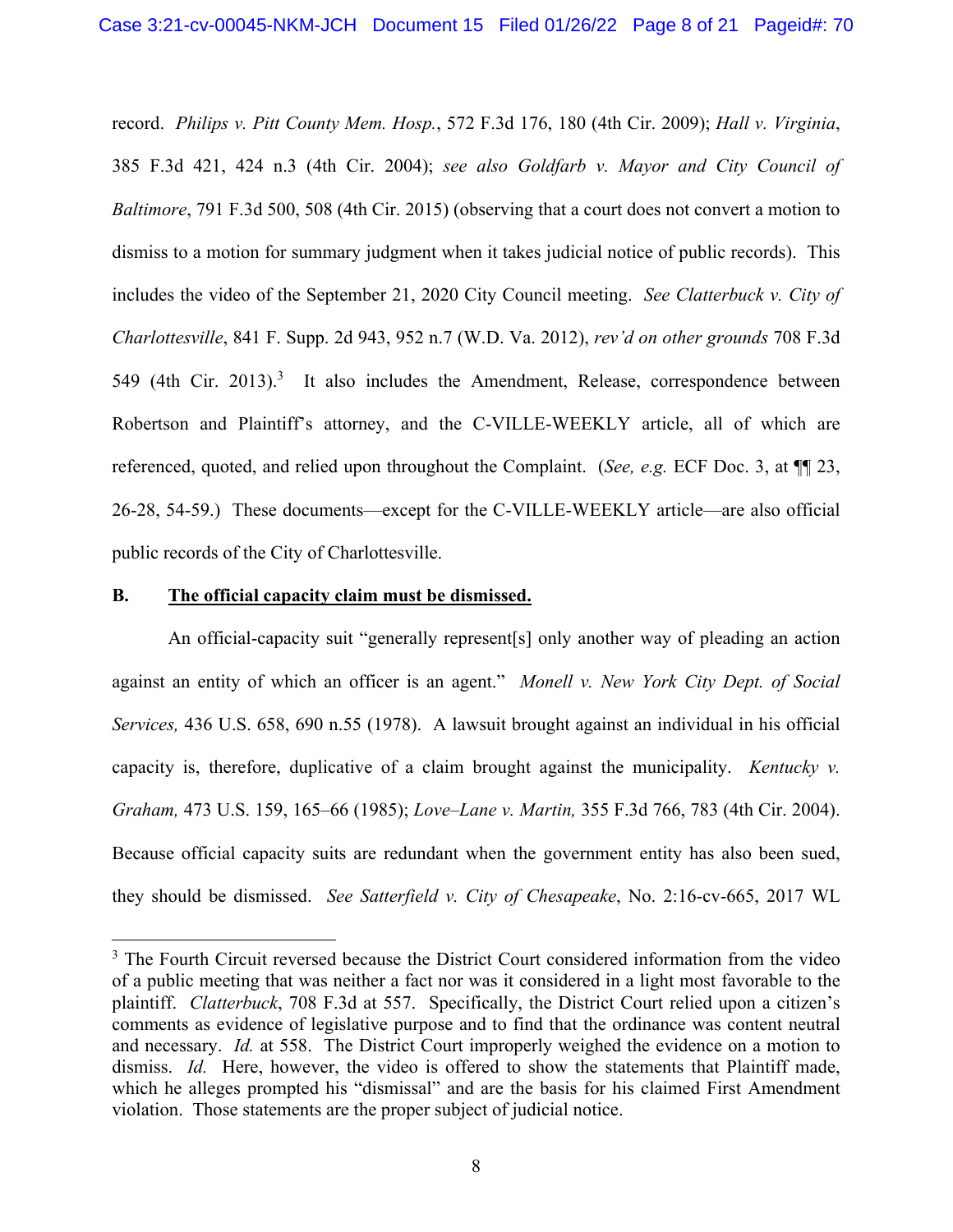11449568, at \*6 (E.D. Va. Aug. 31, 2017) (dismissing Title VII and § 1981 claims against individuals in their official capacity as duplicative of claims against the City); *Coffee v. Department of Juvenile Justice*, No. 3:14-cv-262, 2014 WL 3616164, at \*1 n.1 (E.D. Va. July 18, 2014) (dismissing official capacity suit as superfluous when entity named as a defendant); *Love-Lane*, 355 F.3d at 789; *Mainstream Loudoun v. Board of Trustees of Loudoun County Library*, 2 F. Supp. 2d 783, 790 (E.D. Va. 1998).

Robertson is currently the City Attorney for the City. (ECF Doc. 3, at  $\P$  7.) The Complaint seeks to hold Robertson liable in both her official and individual capacities. (*Id.* at p. 1.) The official capacity claim against Robertson is duplicative of the claim against the City and, therefore, should be dismissed with prejudice.

# **C. Count One does not state a claim against Robertson for violation of the First Amendment.**

In Count One, Plaintiff alleges that his termination "for engaging in political expression" violated his right to free speech guaranteed by the First and Fourteenth Amendments to the United States Constitution and that the actions were motivated by Defendants' disagreement with Plaintiff's "viewpoint concerning racism in the City's government," therefore constituting "unlawful viewpoint discrimination." (ECF Doc. 3 at ¶ 64.) Plaintiff further alleges that the non-disparagement clause of his separation agreement deprives him of his First Amendment right to free speech. (*Id.* at ¶ 66.)

# **1. Robertson did not personally act to deprive Plaintiff of his First Amendment rights.**

An individual-capacity or personal-capacity suit "seek[s] to impose personal liability upon a government official for actions [s]he takes under color of state law." *Graham*, 473 U.S. at 165. To hold an individual official liable under § 1983, a plaintiff must affirmatively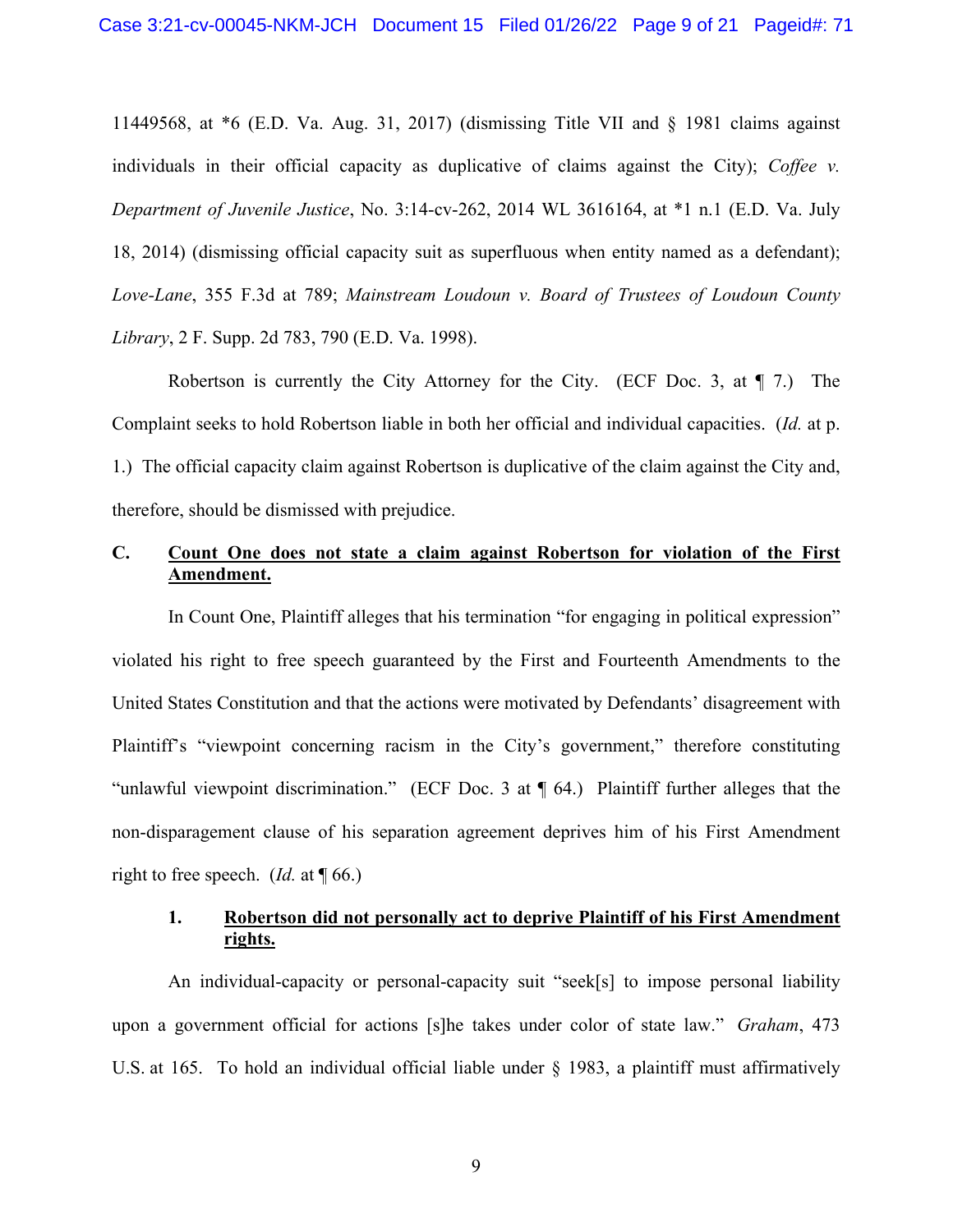show that the official "acted personally in the deprivation of the plaintiff's rights." *Wright v. Collins*, 766 F.2d 841, 850 (4th Cir. 1985) (internal quotation marks and citation omitted). "That is, the official's 'own actions' must have 'violated the Constitution.'" *Williamson v. Stirling*, 912 F.3d 154, 171 (quoting *Iqbal*, 556 U.S. at 676).

There are no allegations in the Complaint that Robertson was in any way involved with the decision to "terminate" Plaintiff's employment. (*See generally* ECF Doc. 3.) In fact, she was not the Acting City Attorney at the time of Plaintiff's separation from employment. (*See id.* ¶ 31 ("City Attorney John Blair informed [Plaintiff] that he was being relieved of his responsibilities as City Manager . . .").) Even if the circumstances under which Plaintiff separated from City employment somehow violated the First Amendment—which Robertson denies—the Complaint does not and cannot state a claim against Robertson individually.

Nor are there any allegations in the Complaint that Robertson personally deprived Plaintiff of his First Amendment rights when she reminded his attorney of the nondisparagement provision of the Release. Robertson advised Plaintiff's counsel that if Plaintiff "fails to uphold his own non-disparagement and confidentiality obligations under the agreement, he does so at his own risk." (Ex. F; ECF Doc. 3, at ¶ 57.) Robertson did not tell Plaintiff that if he published the op-ed litigation would ensue, but advised that if he breached his obligations under the Release then he did so at his own risk. It is the non-disparagement provision itself that caused Plaintiff not to publish his op-ed, not Robertson's communications regarding the provision. (ECF Doc. 3, at ¶ 66 ("Defendants use of the non-disparagement clause to prevent Plaintiff from informing the public about important government actions deprived Plaintiff of his First Amendment right of free speech and to report fully on facts of public concern as guaranteed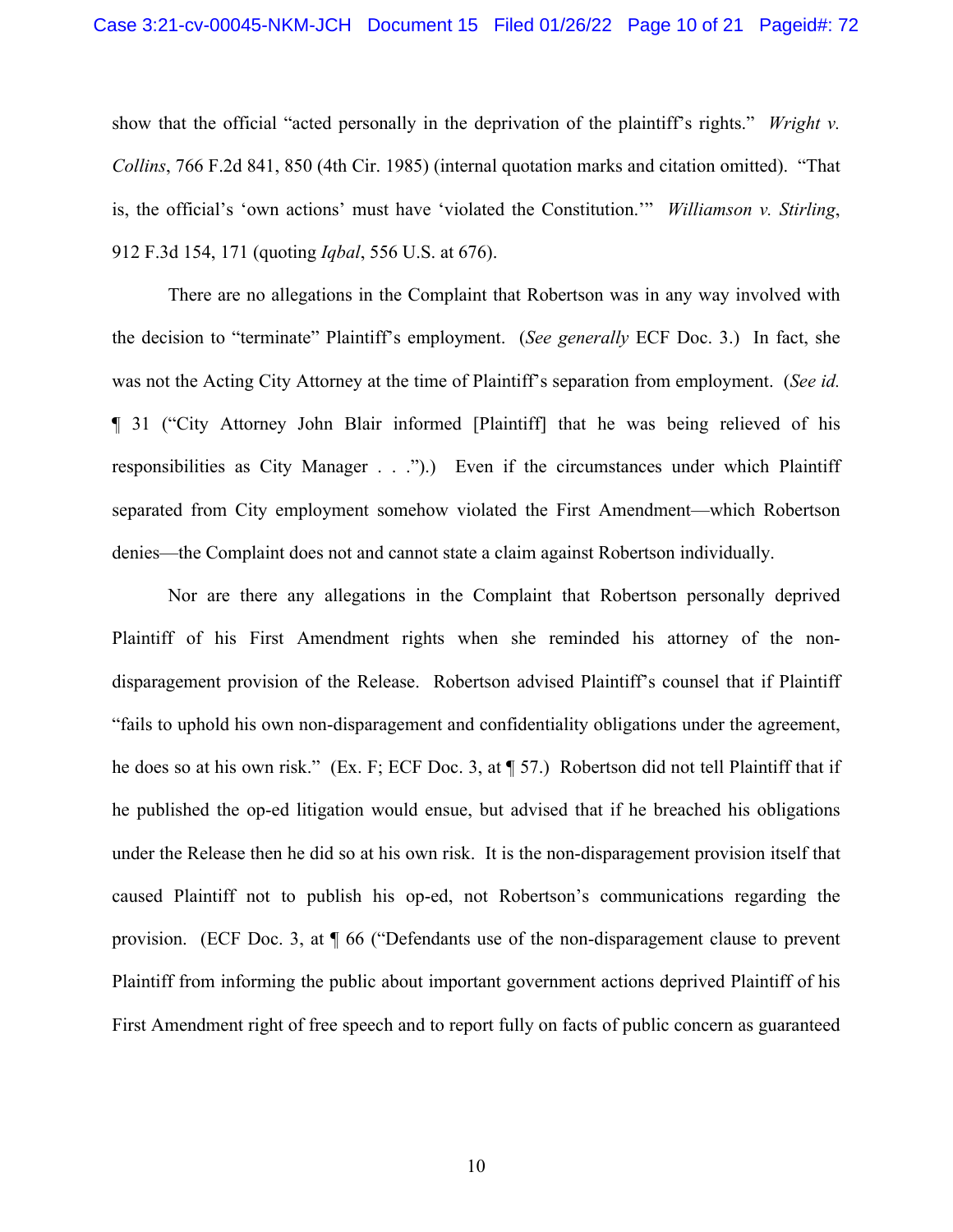by the First Amendment").<sup>4</sup> Robertson did not personally act to deprive Plaintiff of his First Amendment rights with respect to his proposed op-ed, and is not even a party to the Release containing the non-disparagement provision. 5

## **2. Plaintiff voluntarily entered into the non-disparagement agreement and, therefore, waived his First Amendment right to free speech.**

A non-disparagement clause operates a waiver of the First Amendment right to free speech. *Overbey v. Mayor of Baltimore*, 930 F.3d 215, 223 (4th Cir. 2019). A person may choose to waive certain constitutional rights pursuant to a contract with the government. *Lake James Cmty. Volunteer Fire Dep't, Inc. v. Burke Cty., N.C.*, 149 F.3d 277, 280 (4th Cir. 1998). Such a waiver is enforceable if it was made knowingly and voluntarily and, under the circumstances, the interest in enforcing the waiver is not outweighed by a relevant public policy that would be harmed by enforcement. *Pee Dee Health Care, P.A. v. Sanford*, 509 F.3d 204, 212 (4th Cir. 2007).

In *Overbey*, the Fourth Circuit held that a non-disparagement clause in a settlement agreement was not enforceable. *Overbey*, 930 F.3d at 226. The plaintiff in that case sued three Baltimore police officers alleging that they had beaten, tased, verbally abused, and needlessly arrested her in her own home after she called to report a burglary. *Id.* at 220. She eventually settled her lawsuit and signed a settlement agreement that contained a non-disparagement clause that limited her public comments about her lawsuit "to the fact that a satisfactory settlement occurred involving the Parties" and prohibited her from discussing "any opinions, facts or

<sup>&</sup>lt;sup>4</sup> While Plaintiff asks the Court to focus only on the non-disparagement provision of the Release, the Release also prohibited Plaintiff from sharing confidential information obtained by virtue of his position as City Manager. (*See* Ex. B.)

<sup>&</sup>lt;sup>5</sup> Additionally, Robertson's communication with Plaintiff's attorney is not sufficient to allege a "credible threat of enforcement" to support a First Amendment claim. *See Abbott v. Pastides*, 900 F.3d 160, 176 (4th Cir. 2018).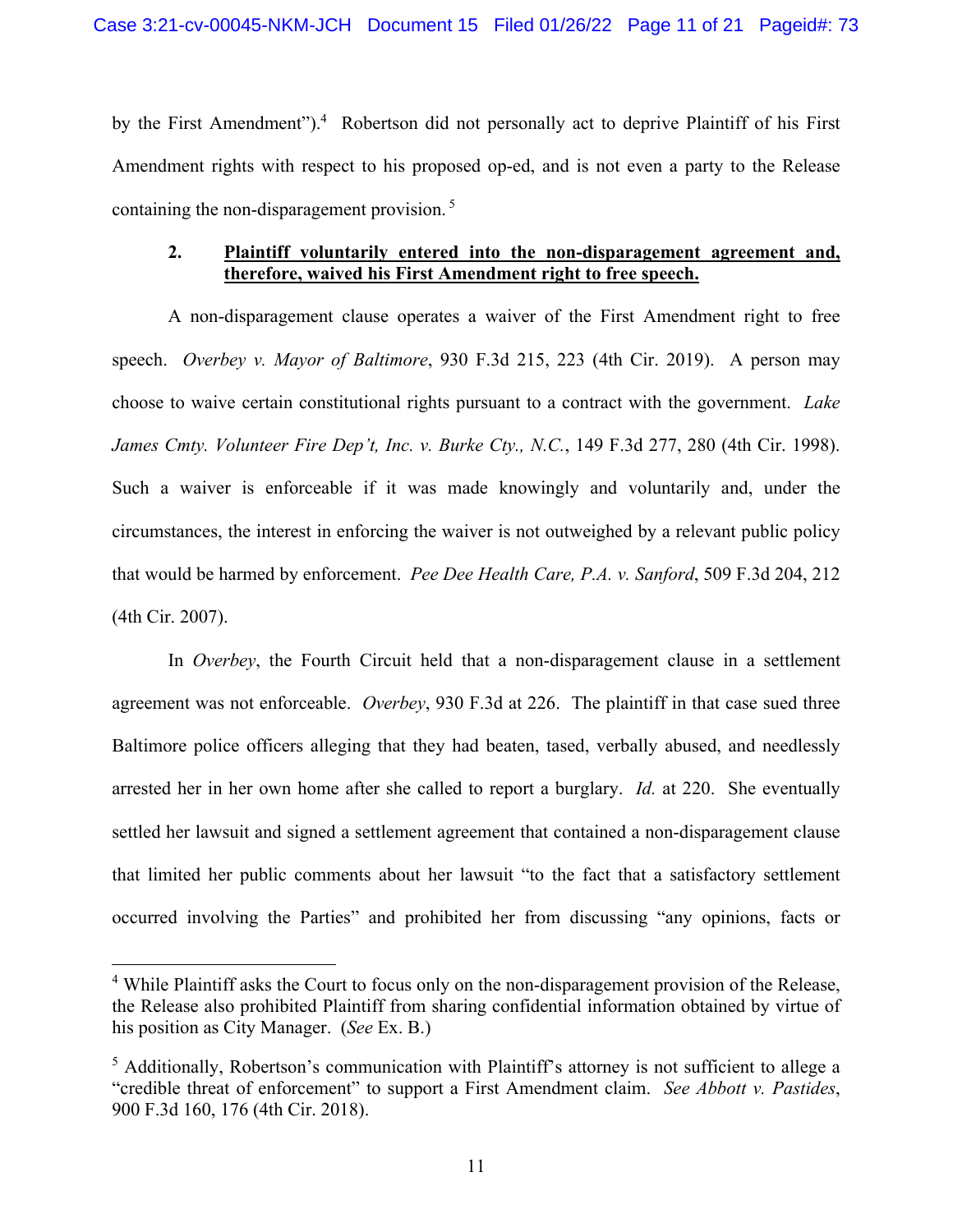allegations in any way connected to" her case, the underlying allegations, or the settlement process. *Id.* There were no restrictions placed on the defendant city's freedom to speak about the case. *Id.* If the plaintiff violated the clause the defendant city would be entitled to a refund of half of the settlement. *Id.* The Fourth Circuit concluded that the public interest in debate on public issues like police misconduct, as well as the cautious mistrust of governmental power outweighed the defendant city's interest in enforcing the non-disparagement clause. *Id.* at 224- 25. According to the Fourth Circuit, the defendant city should not be permitted to settle a police misconduct case and then preclude the plaintiff from speaking about that case, when public discourse was necessary to ensure accountability for the alleged abuses. *First Amendment— Nondisparagement Clauses—Fourth Circuit Holds that Nondisparagement Clause in Settlement with the Government Violates the First Amendment*, 133 Harv. L. Rev. 1460 (February 2020).

 The provision at issue in the present case, however, stands in stark contrast to the nondisparagement provision in *Overbey*. Here, the non-disparagement provision is **mutual** and restricted both the City and Plaintiff. (Ex. B.) Furthermore, it prevents Plaintiff and the City from making or causing to be made "any statements or tak[ing] any actions that disparage or any way damage the reputation of the City or any of its agents, officers, or employees, or of Dr. Richardson." (*Id.*) Unlike the public issue of police misconduct involved in *Overbey* and the necessity for accountability and transparency, the Release resolved an employment matter and the parties' interests in protecting their reputations as both an employer and employee outweigh any public policy at issue. "[G]overnment offices could not function if every employment decision became a constitutional matter." *Connick v. Myers*, 461 U.S. 138, 143 (1983). "Public employees, moreover, often occupy trusted positions in society. When they speak out, they can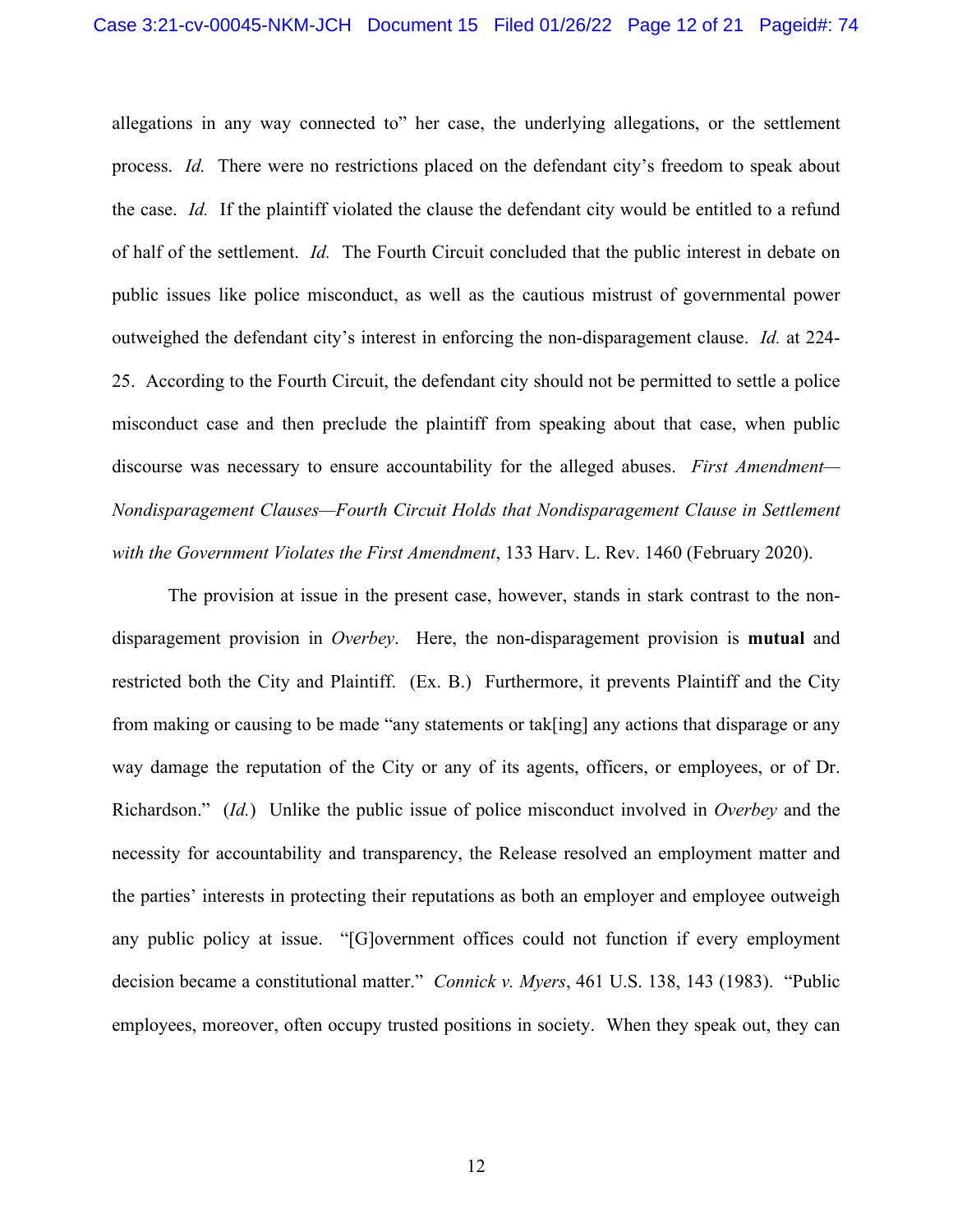express views that contravene governmental policies or impair the proper performance of governmental functions." *Garcetti v. Ceballos*, 547 U.S. 410, 419 (2006).

 The non-disparagement provision is enforceable, Plaintiff voluntarily waived his First Amendment rights, and his claim should be dismissed with prejudice. *See, e.g., Henley v. Cuyahoga County Bd. of Mental Retardation & Dev. Disabilities*, 141 F. App'x 437, 445-46 (6th Cir. 2005) (holding a mutual non-disparagement clause in a settlement agreement that provided that the parties "agree to refrain from making disparaging remarks about the other" was enforceable).

#### **3. Plaintiff released all claims related to his employment.**

Plaintiff tendered his resignation and agreed that his final date of employment would be September 30, 2020. (Ex. A; ECF Doc. 3, at  $\P$  23.) He alleges that he was "constructively terminated" and that the City then accelerated his termination after his September 21, 2020 public comments and the September 22, 2020 C-VILLE-WEEKLY article. (ECF Doc. 3, at ¶¶ 23-24, 26, 29-31.) Plaintiff claims that his "early termination . . . for engaging [in] political expression violates his right to free speech . . . ." (*Id.* at  $\P$  64.)<sup>6</sup>

As evidenced by the Amendment, the City and Plaintiff agreed to "a mutual dissolution" of his employment with the City. (Ex. A.) As part of that "mutual dissolution," Plaintiff released all claims related to his employment with the City, including specifically claims against all City employees and the City Attorney. (Ex. B.) He released:

All claims, actions or rights of any sort, know[n] or unknown, suspected or unsuspected, arising on or before the date that [Plaintiff] signs this Agreement, including but not limited to: . . . (3) any and all claims under any law of any

<sup>&</sup>lt;sup>6</sup> City Council is the governing body for the City and has the sole authority to hire and fire the City Manager. City of Charlottesville Charter § 5. Plaintiff does not allege that City Council took any action to terminate him after he agreed to resign effective September 30, 2020. (*See generally* ECF Doc. 3, at ¶¶ 23-31.)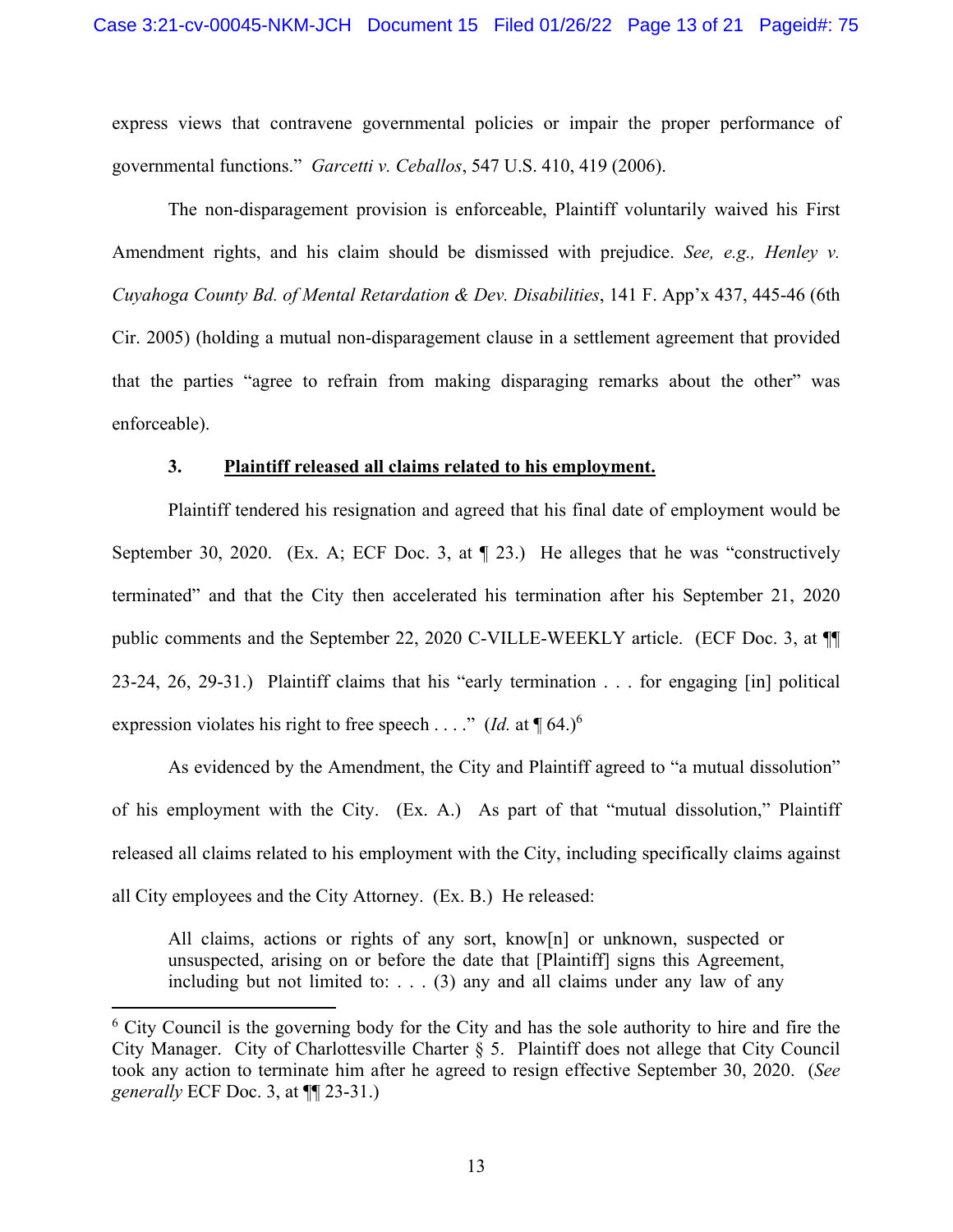nation, including any and all claims under any United States of America, federal, state or local law, regulation or ordinance . . .

(*Id.*)

 This release bars Plaintiff's claim that he was terminated in violation of the First Amendment. *See Morgan v. Federal Home Loan Mortg. Corp.*, 172 F. Supp. 2d 98 (D.D.C. 2001) ("Under Virginia law, this form of general release is enforceable whether plaintiff knew that he would be or had been injured by acts taken before its effective date") (citing *Va. Impression Prods. Co. v. SCM Corp.*, 448 F.2d 262, 265 (4th Cir. 1971)).

## **4. Plaintiff's September 21, 2020 comments and statement to the C-VILLE-WEEKLY are not protected by the First Amendment.**

The First Amendment protects public employees from being fired in retaliation for speaking on matters of public concern. *See McVey v. Stacy*, 157 F.3d 271, 277 (4th Cir. 1998) (citing *Pickering v. Board of Educ.*, 391 U.S. 563, 573 (1968)). To decide whether a public employee has stated a claim for retaliatory discharge under the First Amendment, courts must determine:

- (1) whether the public employee was speaking as a citizen upon a matter of public concern or as an employee about a matter of personal interest;
- (2) whether the employee's interest in speaking upon the matter of public concern outweighed the government's interest in providing effective and efficient services to the public; and
- (3) whether the employee's speech was a substantial factor in the employee's termination decision.

*Id.* at 277–78. The first two factors are questions of law to be decided by the court. *Lane v. Anderson*, 660 F. App'x 185, 191 (4th Cir. 2016).

"[W]hen public officials make statements pursuant to their official duties, the employees are not speaking as citizens for First Amendment purposes, and the Constitution does not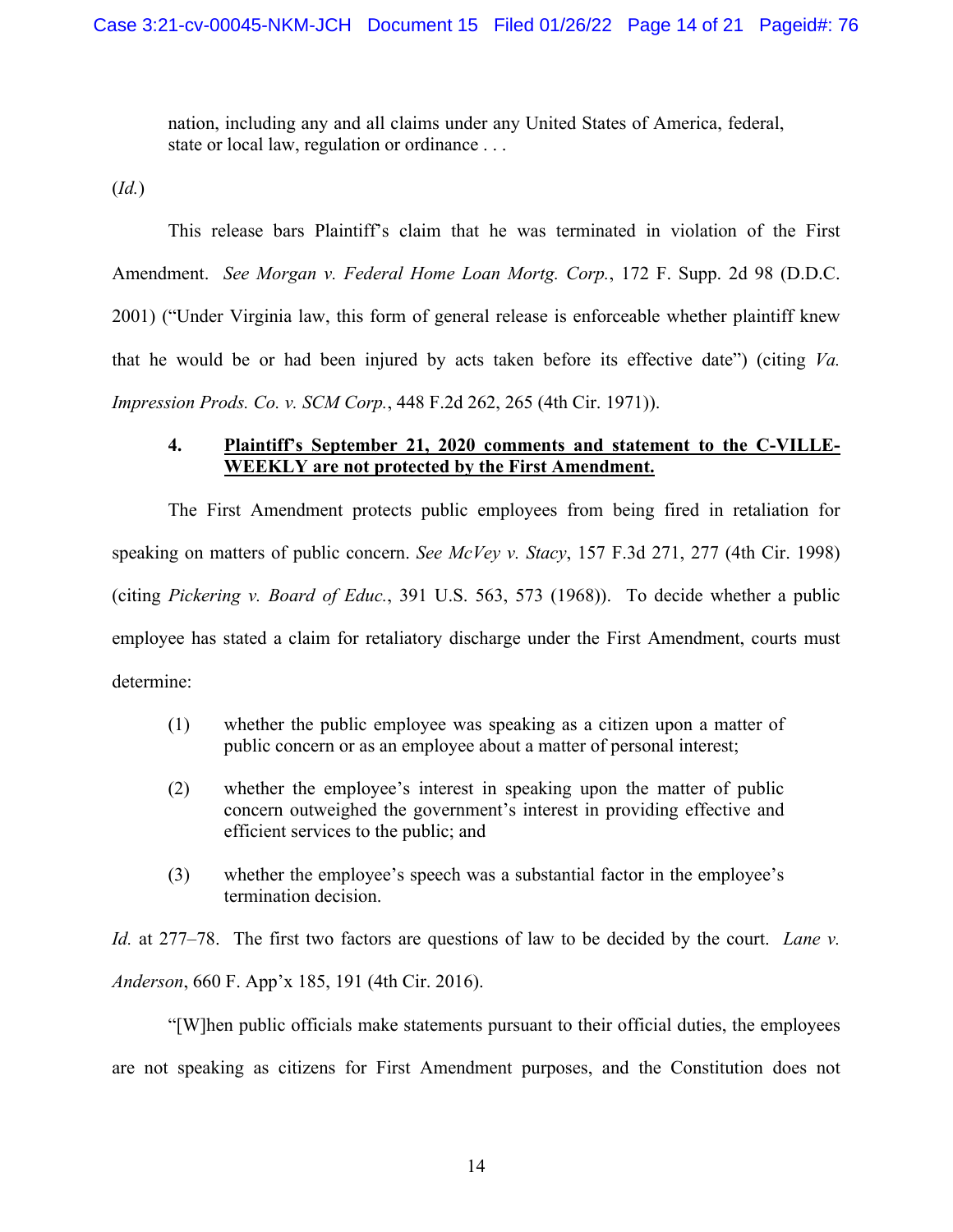insulate their communications from employer discipline." *Garcetti*, 547 U.S. at 421. "Because almost anything that occurs within a public agency could be a concern to the public," the Court's inquiry must "not focus on the inherent interest or importance of the matters discussed by the employee," but on **"whether the speech at issue in a particular case was made primarily in the plaintiff's role as a citizen or primarily in his role as an employee."** *DiMeglio v. Haines,*  45 F.3d 790, 805 (4th Cir. 1995) (quoting *Terrell v. University of Texas System Police,* 792 F.2d 1360 (5th Cir. 1986)) (noting that courts should make a practical inquiry into the actual duties and tasks performed by the employee to determine if the speech was undertaken in the scope of the employee's professional duties); *Nolan v. Terry*, No. 7:04-cv-00731, 2006 WL 2620002 (W.D. Va. Sept. 13, 2006). When determining whether an employee spoke as an employee or a citizen, the inquiry is whether the speech at issue incurred in the normal course of the employee's ordinary duties. *Hunter v. Town of Mocksville, N.C.*, 789 F.3d 389, 397 (4th Cir. 2015) (citing *Garcetti*, 547 U.S. at 422). If so, it is not protected speech. *Id. See also Silverman v. Town of Blackstone*, 843 F. Supp. 2d 628, 634-35 (E.D. Va. 2012) (granting a 12(b)(6) motion to dismiss because the former employee did not engage in protected speech when his communications were made pursuant to his job and were made via town email or on sewage plant letterhead).

Here, Plaintiff's comments at the September 21, 2020 City Council meeting were made in the scope of his employment as City Manager. (*See* Ex. C.) Additionally, his statements to the C-VILLE-WEEKLY, which appeared in the article published on or about September 22, 2020, were also made in the scope of his employment as City Manager and concerned his position as City Manager. (*See* Ex. D.) Therefore, those statements do not implicate the First Amendment and cannot support the First Amendment violation alleged in Count One.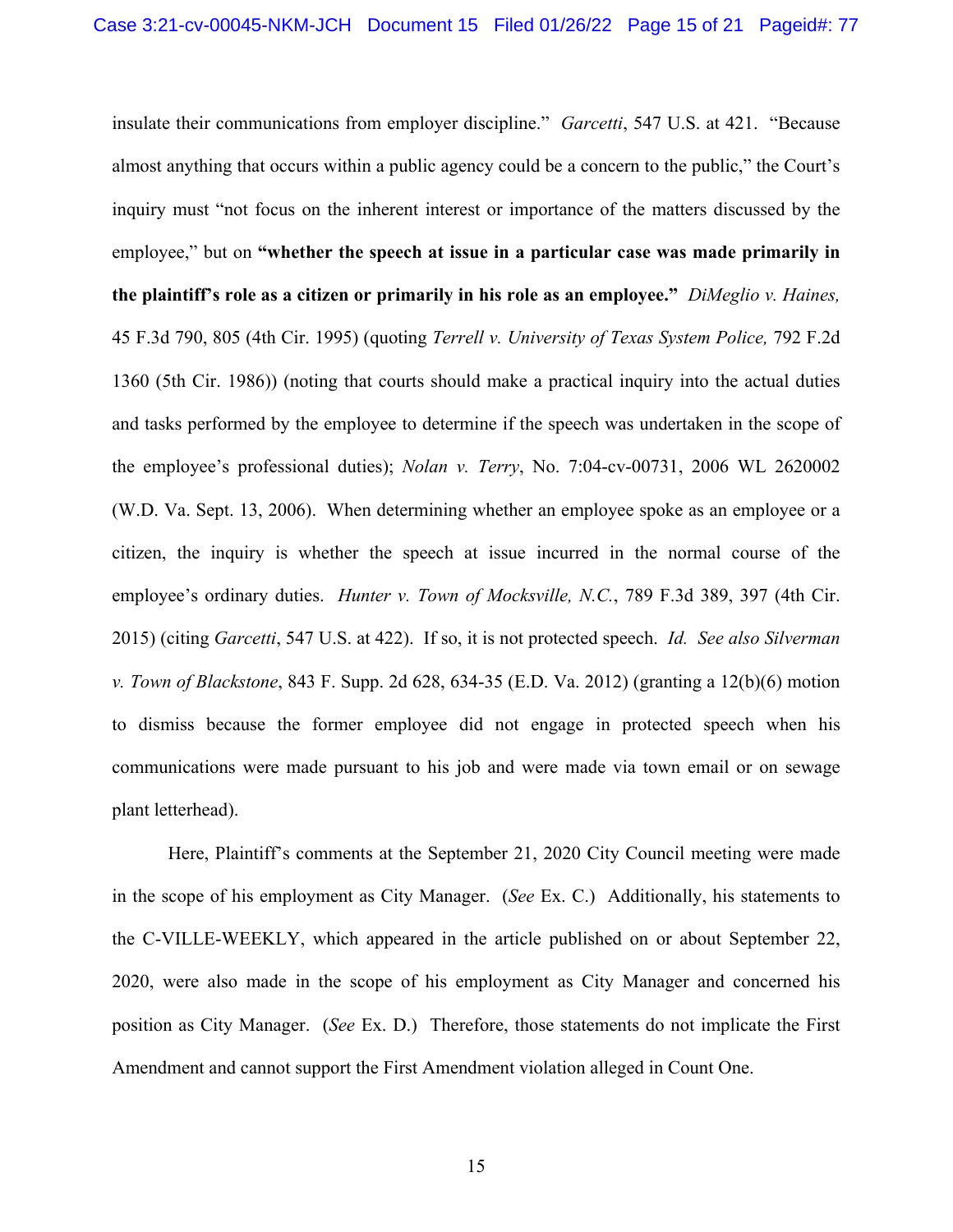### **5. Robertson is entitled to qualified immunity.**

Qualified immunity provides immunity from suit rather than a mere defense to liability. *Mitchell v. Forsyth*, 472 U.S. 511, 526 (1985). **Thus, it should be resolved at the earliest possible stage of litigation.** *Anderson v. Creighton*, 483 U.S. 635, 646, n.6 (1987) (emphasis added). Indeed, qualified immunity "is effectively lost if a case is erroneously permitted to go to trial." *White v. Pauly*, 137 S. Ct. 548, 551–52 (2017). **The safe harbor of qualified immunity ensures that public employees will not be liable for bad guesses in gray areas, but only for transgressing bright lines.** *Maciariello v. Sumner*, 973 F.2d 295, 298 (4th Cir. 1992) (emphasis added).

The Supreme Court has outlined a two-pronged test governing qualified immunity. The first prong considers whether the facts, viewed in the light most favorable to the plaintiff, make out a violation of a Constitutional right. If they do, the second prong considers whether the constitutional right in question was "clearly established" at the time of the defendants' alleged violation. *Pearson v. Callahan*, 555 U.S. 223, 231-32 (2009). The Court has discretion to determine which prong to address first. *Hunsberger v. Wood*, 570 F.3d 546, 552 (4th Cir. 2009).

A clearly established right is not discussed in a generalized fashion, but instead must be defined at a high level of particularity. *Wilson v. Kittoe*, 337 F.3d 392, 403 (4th Cir. 2003). **The Supreme Court has reiterated that "clearly established law must be 'particularized' to the facts of the case . . . [o]therwise, plaintiffs would be able to convert the rule of qualified immunity . . . into a rule of virtually unqualified liability simply by alleging violation of extremely abstract rights."** *White*, 137 S. Ct. 548, 552 (2017) (emphasis added).

 [A] court must ask whether it would have been clear to a reasonable officer that the alleged conduct was unlawful in the situation he confronted. If so, then the defendant officer must have been either incompetent or else a knowing violator of the law, and thus not entitled to qualified immunity. If not, however—*i.e.,* if a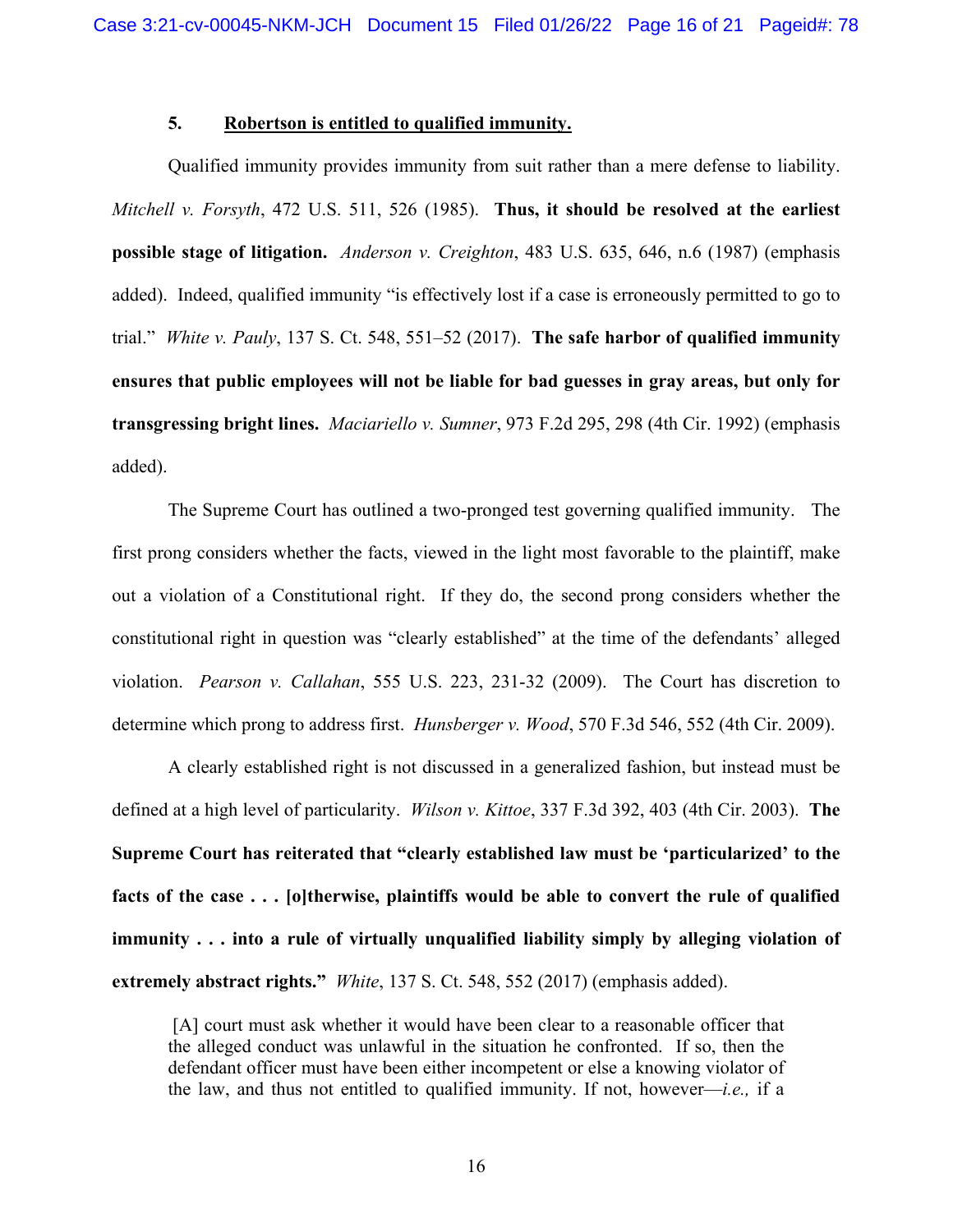reasonable officer might not have known for certain that the conduct was unlawful—then the officer is immune from liability.

*Ziglar v. Abbasi*, 137 S. Ct. 1843, 1867 (2017).

"A government official violates clearly established law when, at the time of the challenged conduct, the contours of the right are sufficiently clear such that every reasonable official would understand that what he is doing violates that right—in other words, the legal question must be 'beyond debate.'" *Doe v. Rector & Visitors of George Mason Univ.*, 132 F. Supp. 3d 712, 725 (E.D. Va. 2015) (citing *Ashcroft v. al-Kidd*, 563 U.S. 731 (2011)). In the Fourth Circuit, the general rule is that only the decisions of the Supreme Court, the Fourth Circuit, and the highest court of the state in which the conduct occurred are relevant. *Doe ex rel. Johnson v. S.C. Dept. of Soc. Servs.,* 597 F.3d 163, 176 (4th Cir. 2010).

For the reasons stated *supra*, the allegations in the Count One do not set forth a Constitutional violation. As such, the qualified immunity inquiry can end without addressing the second prong. Nevertheless, it was not clearly established that Robertson would violate Plaintiff's Constitutional rights by communicating to his attorney—in her capacity as Acting City Attorney—that if he did not uphold the non-disparagement and confidentiality obligations of the Release that he would do so at his own risk. Robertson is entitled to qualified immunity.

# **D. Count Two does not state a claim against Robertson for violation of the Virginia Constitution.**

Count Two of the Complaint mirrors Count One, except that it purports to assert a claim

under Article 1, Section 12 of the Constitution of Virginia. That section provides:

That the freedoms of speech and of the press are among the great bulwarks of liberty, and can never be restrained except by despotic governments; that any citizen may freely speak, write, and publish his sentiments on all subjects, being responsible for the abuse of that right; that the General Assembly shall not pass any law abridging the freedom of speech or of the press, nor the right of the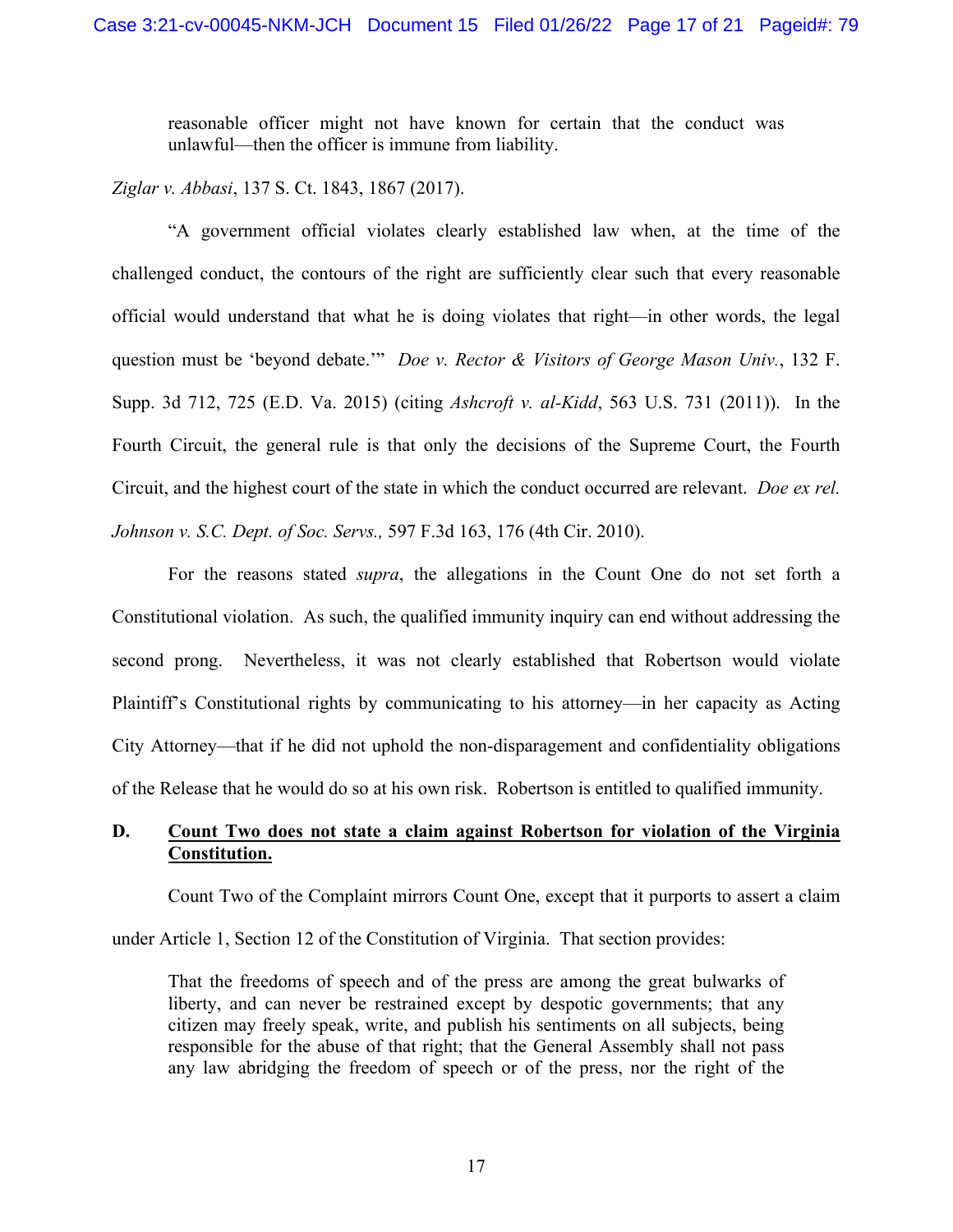people peaceably to assemble, and to petition the government for the redress of grievances.

Va. Const. Art. I, § 12.

 There is no state law analogy to 42 U.S.C. § 1983. Therefore, a private right of action to enforce a claim under the Constitution of Virginia only arises if the provision to be enforced is self-executing. The Supreme Court of Virginia has provided the following analysis to determine if a constitutional provision is self-executing:

A constitutional provision is self-executing when it expressly so declares. Even without benefit of such a declaration, constitutional provisions in bills of rights and those merely declaratory of common law are usually considered selfexecuting. The same is true of provisions which specifically prohibit particular conduct. Provisions of a Constitution of a negative character are generally, if not universally construed to be self-executing. . . . A constitutional provision may be said to be self-executing if it supplies a sufficient rule by means of which the right given may be employed and protected, or the duty imposed may be enforced; and it is not self-executing when it merely indicates principles, without laying down rules by means of which those principles may be given the force of law.

*Robb v. Shockoe Slip Found.*, 228 Va. 678, 681-82, 324 S.E.2d 674, 676 (1985).

 While Article I, Section 12 appears in the Bill of Rights and contains a provision of a negative character, the self-executing right of action is limited "to only those circumstances in which a party challenges laws enacted by the General Assembly or ordinances adopted by localities." *Virginia Student Power Network v. City of Richmond*, 107 Va. Cir. 137, 2021 WL 6550451, at \*2 (Richmond Cir. Ct. Jan. 20, 2021). "The conclusion that Article I, Section 12 is self-executing only as to the General Assembly (and other lawmaking bodies) is further evidenced by the fact that it 'is coextensive with the free speech provision of the federal First Amendment.'" *Id.* at \*3 (quoting *Key v. Robertson*, 626 F. Supp. 2d 566, 583 (E.D. Va. 2009)). *See also Jackson v. Castevens*, No. 7:18-cv-00362, 2020 WL 1052524, at \*4 n.6 (W.D. Va. Mar. 4, 2020) (dismissing the plaintiff's claim under Article I, Section 12 because the provision was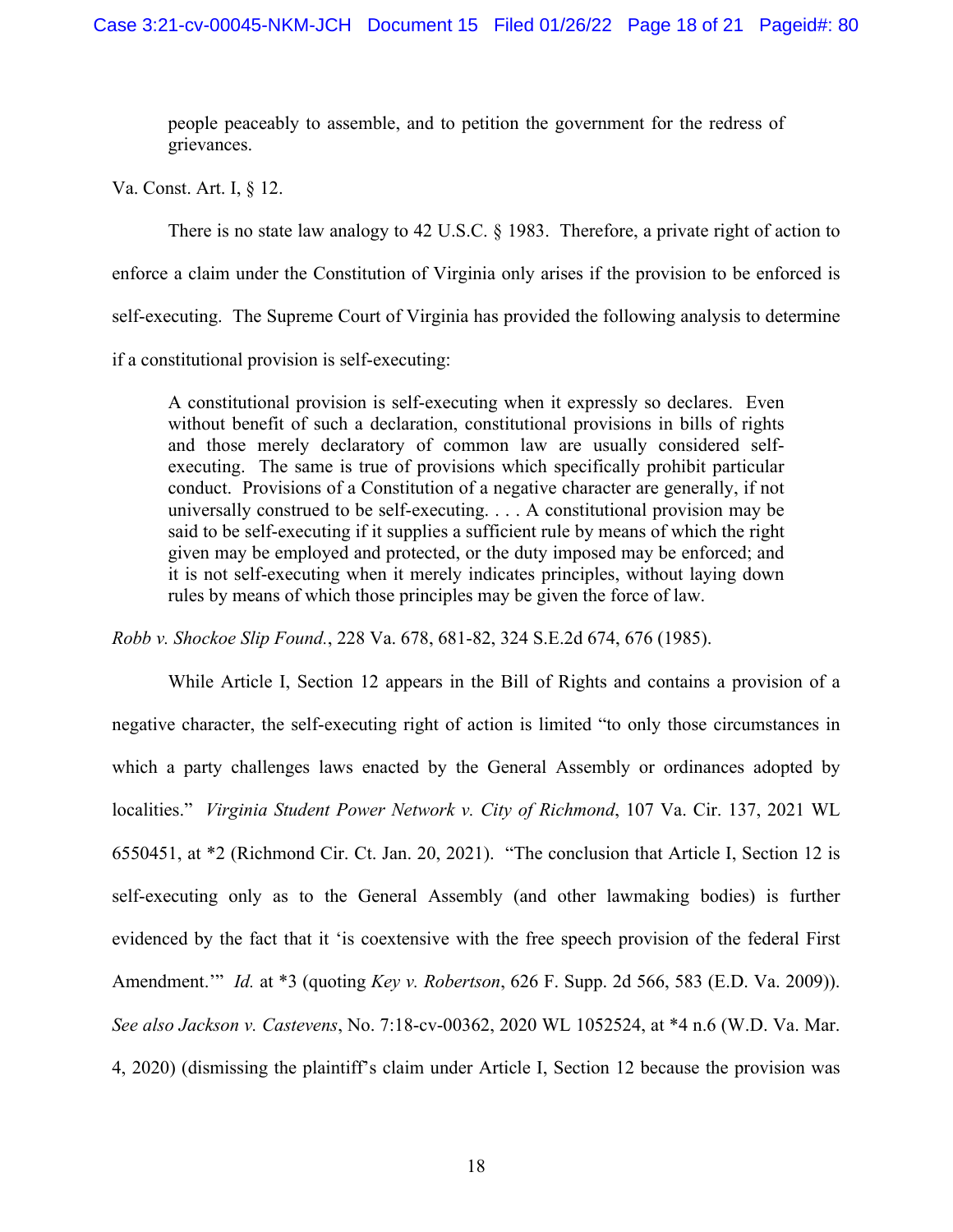not self-executing and did not provide an independent basis for a private right of action). If the First Amendment was self-executing as to all branches of government, § 1983 would be unnecessary. *Va. Student Power Network*, 2021 WL 6550451, at \*3.

Even if the Court considered Article I, Section 12 to be self-executing, Plaintiff's state constitution free speech claims would rise and fall with his federal claims. *McCaffrey v. Chapman*, No. 1:17-cv-937, 2017 WL 4553533, at \*5 (E.D. Va. Oct. 12, 2017); *Elliott v. Commonwealth*, 267 Va. 464, 473-74, 593 S.E.2d 263, 269 (2004). Plaintiff's claim under Article I, Section 12 of the Constitution of Virginia thus fails to state a claim against Robertson for the same reasons that Count One fails to state a claim for violation of the First Amendment.

# **E. Counts Three and Four do not state a claim against Robertson because she is not a party to the contract.**

Count Three of the Complaint purports to assert a cause of action to find the nondisparagement provision of the Release void *ab initio* as against public policy. (ECF Doc. 3, at ¶¶ 75-76.) Count Four of the Complaint alleges a breach of contract against Defendants for allegedly "repeatedly disparaging [Plaintiff] and by removing him from office in advance of the September 30, 2020 date required by the Employment Agreement." (*Id.* at  $\P$  80.)<sup>7</sup>

"The elements of a breach of contract action are (1) a legally enforceable obligation of a defendant to a plaintiff; (2) the defendant's violation or breach of that obligation; and (3) injury or damage to the plaintiff caused by the breach of obligation." *Filak v. George*, 267 Va. 612, 619, 594 S.E.2d 610, 614 (2004).

Neither Count Three nor Count Four states a claim against Robertson, as she is not a party to the Amendment or the Release. (Exs. A-B.) *See Scheurer-Henry v. Envoy of Richmond,* 

 $<sup>7</sup>$  If the non-disparagement provision of the contract is void, it could not serve as the basis for a</sup> breach of contract claim.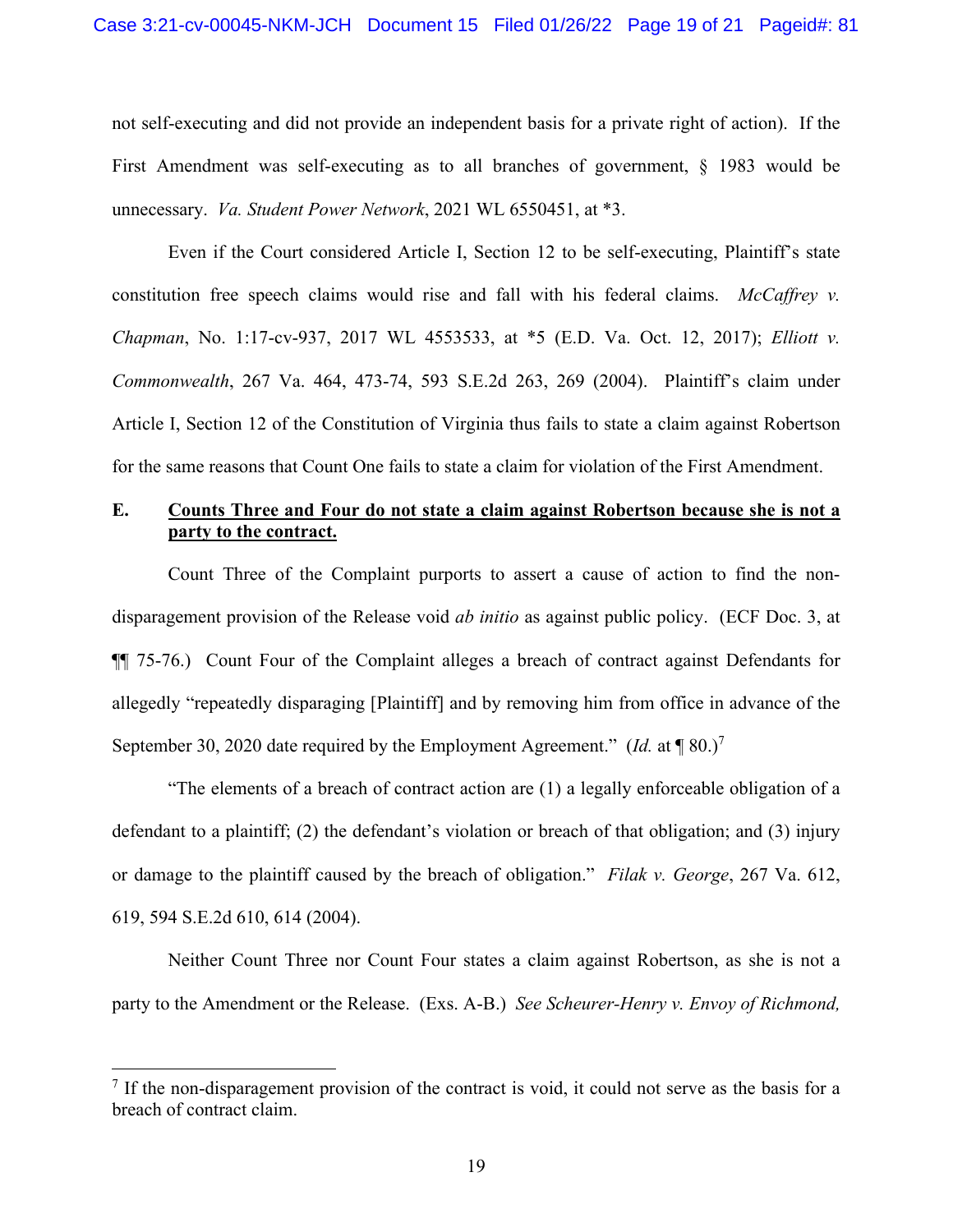*LLC*, No. 3:21-cv-376, 2021 WL 5755335, at \* (E.D. Va. Dec. 3, 2021) (citing *Jones v. Pro. Hosp. Res., Inc.*, 35 Va. Cir. 458, 462-63 (1995)) ("Because [the defendant] was not a party to the employment contract, she cannot be held individually liable for breach of contract."); *Velocity Micro Inc. v. JAZ Mktg, Inc.*, No. 3:11-cv-473, 2012 WL 3948018, at \*11 (E.D. Va. Sept. 10, 2012) (dismissing claims where defendant was not a party to the contract); *Miller v. Quarles*, 242 Va. 343, 346, 410 S.E.2d 639, 641 (1991) (conceding no liability existed for breach of contract claim against defendant who failed to personally contract with plaintiffs).

Furthermore, the Complaint contains no facts that would support a claim that Robertson breached the contracts even if she was a party to them. She is not alleged to have been involved in the purported decision to end Plaintiff's employment before September 30, 2020, and is not alleged to have made any disparaging remarks concerning Plaintiff. Counts Three and Four do not state a claim against Robertson.

### **IV. CONCLUSION**

For all of the foregoing reasons, Lisa Robertson, by counsel, respectfully requests that this Court grant her Motion to Dismiss and dismiss the Complaint against her with prejudice.

### **LISA ROBERTSON**

By Counsel

 s/Melissa Y. York David P. Corrigan (VSB No. 26341) Melissa Y. York (VSB No. 77493) Counsel for Lisa Robertson Harman, Claytor, Corrigan & Wellman P.O. Box 70280 Richmond, Virginia 23255 804-747-5200 - Phone 804-747-6085 - Fax dcorrigan@hccw.com myork@hccw.com